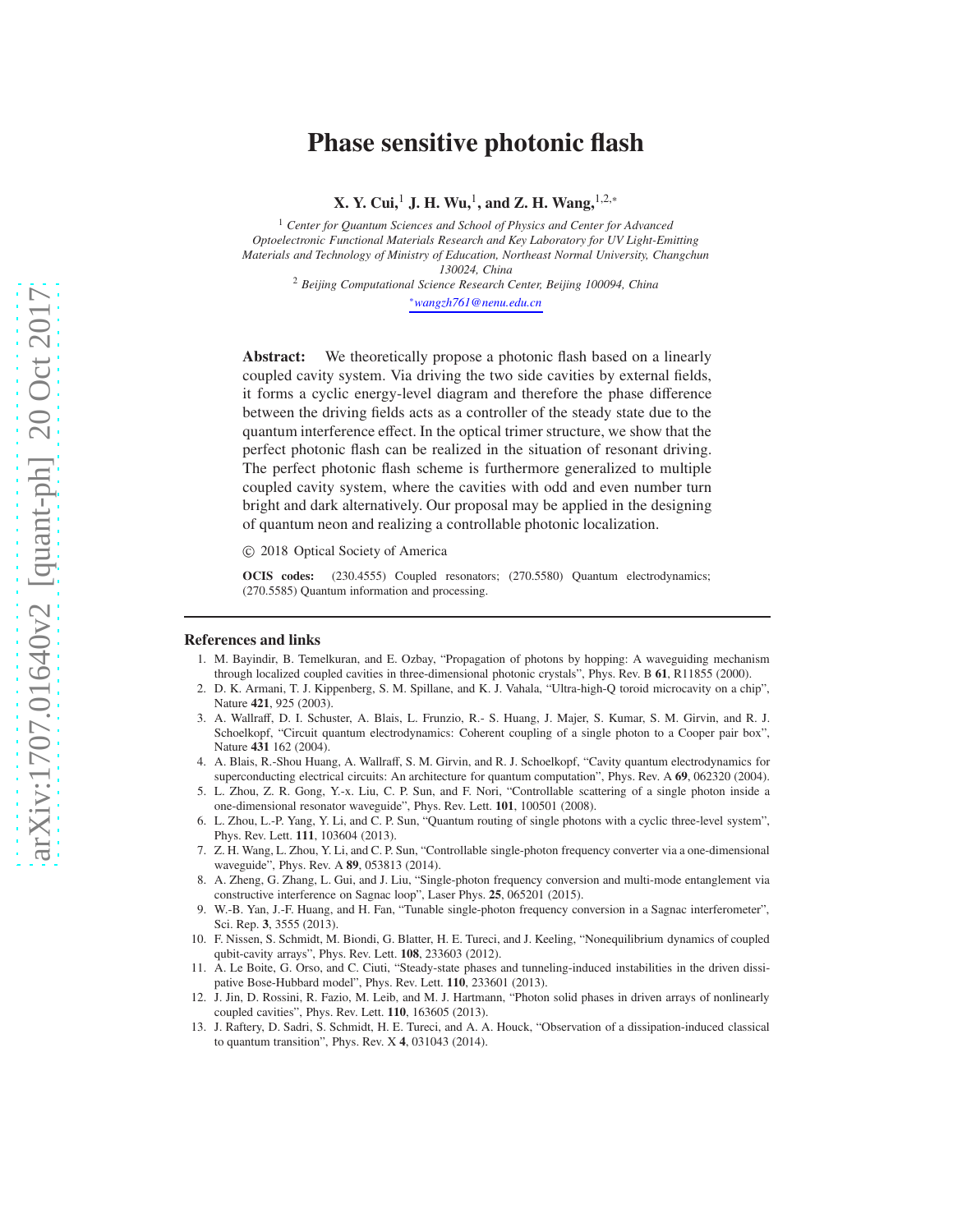- 14. J. Jin, A. Biella, O. Viyuela, L. Mazza, J. Keeling, R. Fazio, and D. Rossini, "Cluster mean-field approach to the steady-state phase diagram of dissipative spin systems", Phys. Rev. X 6, 031011 (2016).
- <span id="page-1-0"></span>15. J. J. Mendoza-Arenas, S. R. Clark, S. Felicetti, G. Romero, E. Solano, D. G. Angelakis, and D. Jaksch, "Beyond mean-field bistability in driven-dissipative lattices: Bunching-antibunching transition and quantum simulation", Phys. Rev. A 93, 023821 (2016).
- <span id="page-1-1"></span>16. C. Noh and D. G Angelakis, "Quantum simulations and many-body physics with light", Rep. Prog. Phys. 80, 016401 (2017).
- <span id="page-1-2"></span>17. S. Schmidt and J. Koch, "Circuit QED lattices: towards quantum simulation with superconducting circuits", Ann. Phys. (Amsterdam) 525, 395 (2013).
- <span id="page-1-3"></span>18. Z. H. Wang, X.-W. Xu, and Y. Li, "Partially dark optical molecule via phase control", Phys. Rev. A 95, 013815 (2017).
- <span id="page-1-4"></span>19. Y.-X. Liu, J. Q. You, L. F. Wei, C. P. Sun, and F. Nori, "Optical selection rules and phase-dependent adiabatic state control in a superconducting quantum circuit", Phys. Rev. Lett. 95, 087001 (2005).
- <span id="page-1-5"></span>20. W. Z. Jia and L. F. Wei, "Gains without inversion in quantum systems with broken parities", Phys. Rev. A 82, 013808 (2010).
- <span id="page-1-6"></span>21. M. Shapiro, E. Frishman, and P. Brumer, "Coherently controlled asymmetric synthesis with achiral light", Phys. Rev. Lett. 84, 1669 (2000).
- 22. P. Kral and M. Shapiro, "Cyclic population transfer in quantum systems with broken symmetry", Phys. Rev. Lett. 87, 183002 (2001).
- 23. P. Kral, I. Thanopulos, M. Shapiro, and D. Cohen, "Two-step enantio-selective optical switch", Phys. Rev. Lett. 90, 033001 (2003).
- <span id="page-1-7"></span>24. Y. Li, C. Bruder, and C. P. Sun, "Generalized Stern-Gerlach effect for chiral molecules", Phys. Rev. Lett. 99, 130403 (2007).
- <span id="page-1-8"></span>25. J. Tang, W. Geng, and X. Xu, "Quantum interference induced photon blockade in a coupled single quantum dot-cavity system", Sci. Rep. 5, 9252 (2015).
- <span id="page-1-9"></span>26. Y. Liu and D. L. Zhou, "Quantum state transfer along a ring with time-reversal asymmetry", Phys. Rev. A 91, 052318 (2015).
- <span id="page-1-10"></span>27. W. Z. Jia, L. F. Wei, Y. Li, and Y.-x. Liu, "Phase-dependent optical response properties in an optomechanical system by coherently driving the mechanical resonator', Phys. Rev. A 91, 043843 (2015).
- <span id="page-1-11"></span>28. X. W. Xu and Y. J. Li, "Antibunching photons in a cavity coupled to an optomechanical system", J. Phys. B 46, 035502 (2013).
- <span id="page-1-12"></span>29. P. W. Anderson, "Absence of diffusion in certain random lattices", Phys. Rev. 109, 1492 (1958).
- <span id="page-1-13"></span>30. A. Pal and D. A. Huse, "Many-body localization phase transition", Phys. Rev. B 82, 174411 (2010).

## 1. Introduction

Coherent photonic control and designing photonic devices are of potential application in quantum information processing, and the coupled cavity array system provides an ideal platform for achieving such tasks.

In the coupled cavity array system, which can be realized by the photonic crystal [\[1\]](#page-0-0), toroid micocavity [\[2\]](#page-0-1) as well as superconductive transmission line [\[3,](#page-0-2)[4\]](#page-0-3), the coherent photonic control has invoked a lot of attentions. In the ideal situation, where the decay of the cavities is neglected, kinds of single-photon devices have been theoretically proposed within the scattering frame, such as quantum transistor [\[5\]](#page-0-4), quantum router [\[6\]](#page-0-5) and quantum frequency converter [\[7–](#page-0-6)[9\]](#page-0-7). On the other hand, in the coupled cavity array with loss, it has been shown that the non-equilibrium quantum phase transition, which is related to the steady state, may occur in some nonlinear system when the driving and dissipation are both present [\[10](#page-0-8)[–15\]](#page-1-0). Therefore, it supplies a photonic platform to simulate many body phenomenon in condensed matter physics [\[16,](#page-1-1) [17\]](#page-1-2). Naturally, the steady state in the coupled cavity array with only linear interaction deserves more exploration.

In this paper, by investigating the photonic distribution of steady state in a linearly coupled cavity array system, we propose a scheme to realize photonic flash. We here use the phrase "photonic flash" to refer that when some of cavities in the coupled cavity array are completely dark, the other ones are completely bright, and the bright and dark cavities can be exchanged by tunning the system parameters appropriately. In our scheme, the two side cavities are driven by a pair of external fields, we will show that the phase difference between the driving fields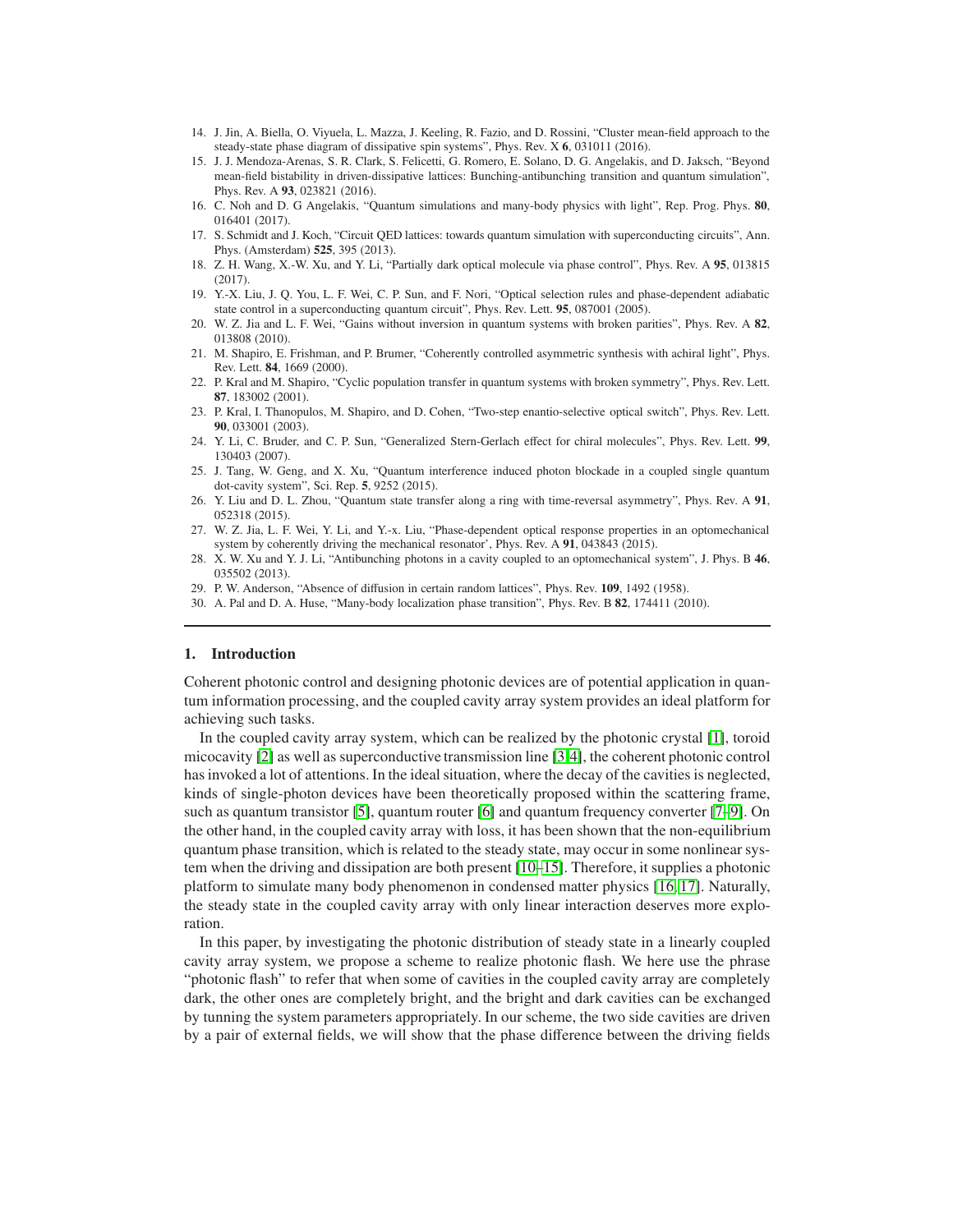

<span id="page-2-1"></span>Fig. 1. The scheme of an optical trimer for photonic flash, where the two side cavities are driven by classical fields.

acts as an ideal controller for the steady state, which stems from the quantum interference effect among the multiple transition channels. As a simple example, we sketch the realization of dark cavity in an optical trimer, and show that we can construct a perfect photonic flash under the situations (i) the central cavity of the trimer is lossless and (ii) the two side cavities are driven resonantly. Generalizing the scheme to an array of multiple coupled cavities, we show that the cavities with odd and even number will be bright and dark alternatively by adjusting the phase difference. Therefore, we design a scalable photonic flash based on linear coupled cavity array system. Instead of controlling each cavity individually, we here only drive the two side cavities, regardless of the total number of the cavities, and therefore is beneficial to avoiding the difficulties of addressing. As the potential application in the designing of photonic device and quantum simulation based on our proposal, we also give a simple remark on the realizing of quantum neon and controllable photonic localization.

The rest of the paper is organized as follows. In Sec. [2,](#page-2-0) we present the model of an optical trimer and the steady state values. In Sec. [3,](#page-3-0) we discuss the condition to realize perfect photonic flash in the trimer structure and generalize it to multi-coupled-cavity system in Sec. [4.](#page-5-0) At last, we discuss the effect of quantum noise and give a brief remark and conclusion in Sec. [5.](#page-6-0)

### <span id="page-2-0"></span>2. Model of optical trimer

The optical trimer system in our consideration is sketched in Fig. [1,](#page-2-1) in which the cavity 1,3 are coupled to the cavity 2 simultaneously and are driven by classical fields with the same frequency  $\omega_d$ . In the rotating frame with respect to the frequency of the driving fields, the Hamiltonian can be written as (here and after  $\hbar = 1$ )

$$
H = \sum_{i=1}^{3} \Delta_i a_i^{\dagger} a_i + J(a_1^{\dagger} a_2 + a_2^{\dagger} a_1 + a_2^{\dagger} a_3 + a_3^{\dagger} a_2)
$$
  
+  $\lambda_1 (a_1 e^{i\varphi} + a_1^{\dagger} e^{-i\varphi}) + \lambda_3 (a_3 + a_3^{\dagger}),$  (1)

where  $\Delta_i = \omega_i - \omega_d (i = 1, 2, 3)$  is the detuning between the *i*th cavity and the driving fields. Here,  $\omega_i$  is the resonant frequency of cavity *i*, which is described by the annihilation operator  $a_i$ . *J* is nearest inter-cavity coupling strength.  $\lambda_1$  and  $\lambda_3$  are the driving strengths to cavity 1 and 3, respectively.  $\varphi$  is the phase difference between the two driving fields, which will play an important role in the controlling of photons. Without loss of generality, we assume that all the parameters are real.

Assuming the decay rate of the *i*th cavity is  $\gamma_i(>0)$ , the dynamics of the system is determined by the Heisenberg-Langevin equation (neglecting the fluctuations)

$$
\dot{\mathbf{A}} = M\mathbf{A} + \mathbf{B},\tag{2}
$$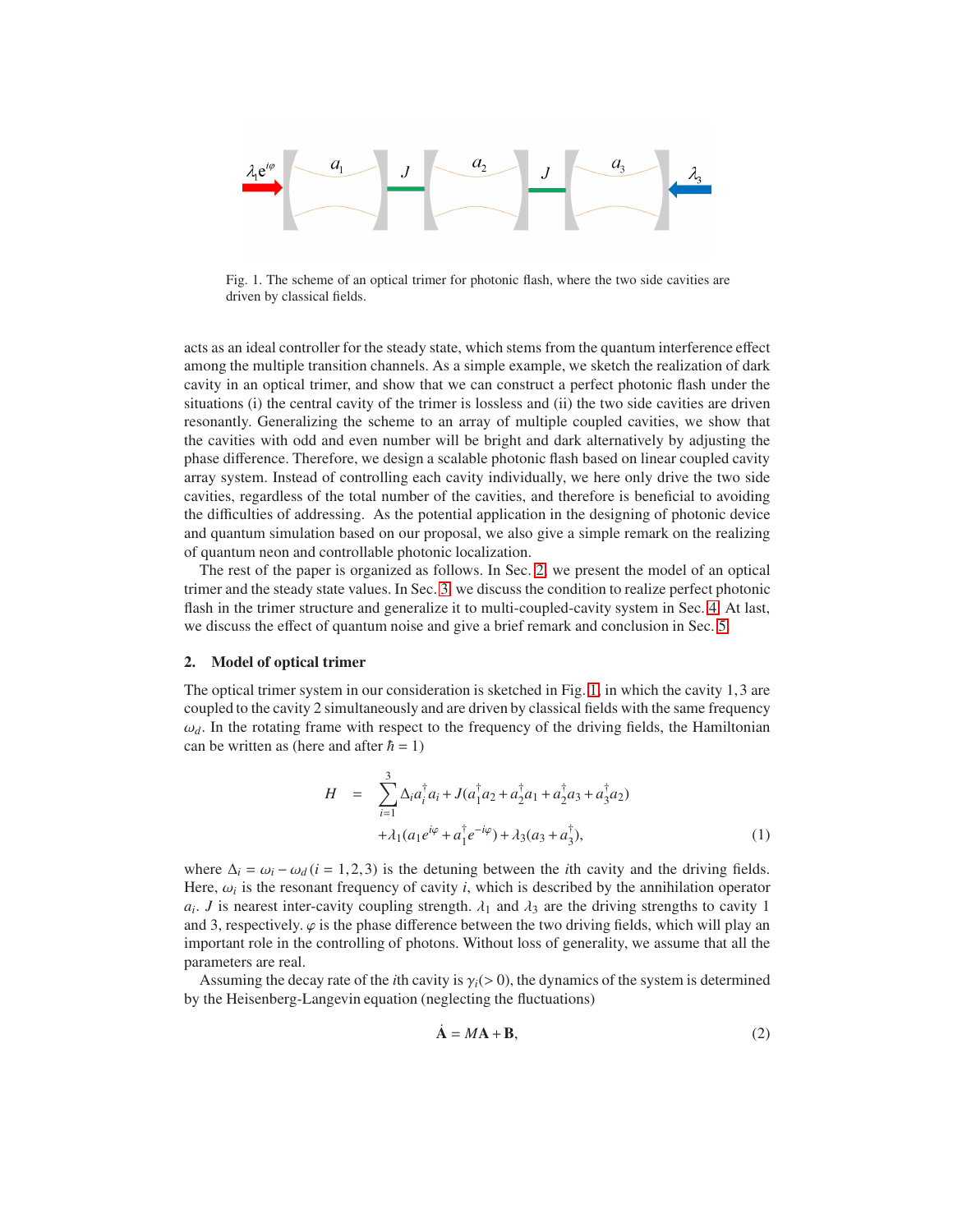where  $\mathbf{A} = (a_1, a_2, a_3)^T$ ,  $\mathbf{B} = (-i\lambda_1 e^{-i\varphi}, 0, -i\lambda_3)^T$ , and the matrix *M* is

<span id="page-3-3"></span>
$$
M = \begin{pmatrix} -i\Delta_1 - \gamma_1/2 & -iJ & 0 \\ -iJ & -i\Delta_2 - \gamma_2/2 & -iJ \\ 0 & -iJ & -i\Delta_3 - \gamma_3/2 \end{pmatrix}.
$$
 (3)

Then, the steady-state values of the system are immediately given by

<span id="page-3-1"></span>
$$
\langle a_1 \rangle = \frac{iJ^2[\lambda_3 - \lambda_1 e^{-i\varphi}(1 + K_3)]}{\det(M)},
$$
\n(4a)

$$
\langle a_2 \rangle = \frac{-J[\lambda_1 e^{-i\varphi}(i\Delta_3 + \gamma_3/2) + \lambda_3(i\Delta_1 + \gamma_1/2)]}{\det(M)},
$$
\n(4b)

$$
\langle a_3 \rangle = \frac{iJ^2[\lambda_1 e^{-i\varphi} - \lambda_3 (1 + K_1)]}{\det(M)}.
$$
 (4c)

where  $K_m := (i\Delta_2 + \gamma_2/2)(i\Delta_m + \gamma_m/2)/J^2$ ,  $m = 1, 3$ . Therefore, the steady state property is sensitively dependent on the phase difference  $\varphi$  between the two driving fields. This phase dependence mechanism is similar to those in optical molecule (dimer) system [\[18\]](#page-1-3), superconducting artificial [\[19,](#page-1-4)[20\]](#page-1-5), chiral molecule [\[21](#page-1-6)[–24\]](#page-1-7), cavity-QED system [\[25,](#page-1-8)[26\]](#page-1-9) and cavity optomechanical system [\[27,](#page-1-10) [28\]](#page-1-11), where the coupling and driving contribute a cyclic energy-level structure.

# <span id="page-3-0"></span>3. Photonic flash in the trimer

As discussed above, the phase difference is a potential controller for the photonic state in an optical trimer, which supplies us a convenient way to design the coherent optical device, such as photonic flash, utilizing the interference effect. Here, we use the phrase "photonic flash" to mean that, by adjusting only the phase difference between the driving fields, we will make one or few of the cavities reaches their vacuum steady state, while the intensity in other cavities reach their maximum values. In other words, we will realize the bright and dark cavities simultaneously, and they can be controllably swapped.

To be explicit, we consider a simple scheme in which  $\Delta_1 = \Delta_2 = \Delta_3 = \Delta$ ,  $\lambda_1 = \lambda_2 = \lambda_3 = \lambda$ ,  $\gamma_1 = \lambda_2 = \lambda_3 = \lambda$  $\gamma_3 = \gamma$ ,  $\gamma_2 = \gamma'$ . According to the formula in Eqs. [\(4\)](#page-3-1), the condition for  $\langle a_1 \rangle = 0$  is

$$
\cos \varphi = \frac{4J^2 + \gamma \gamma' - 4\Delta^2}{4J^2}, \sin \varphi = \frac{\Delta \gamma + \Delta \gamma'}{2J^2},\tag{5}
$$

and the condition for  $\langle a_3 \rangle = 0$  is

$$
\cos\varphi = \frac{4J^2 + \gamma\gamma' - 4\Delta^2}{4J^2}, \sin\varphi = -\frac{\Delta\gamma + \Delta\gamma'}{2J^2}.
$$
 (6)

Obviously, the above two equations imply

<span id="page-3-2"></span>
$$
(4J^{2} + \gamma\gamma' - 4\Delta^{2})^{2} + 4(\Delta\gamma + \Delta\gamma')^{2} = 16J^{4}.
$$
 (7)

Furthermore, in the case of  $\varphi = \pi$ , we will obtain that  $\langle a_2 \rangle = 0$ .

Therefore, by appropriately choosing the parameters so that the condition in Eq. [\(7\)](#page-3-2) is satisfied, we can make any of the cavity dark by tuning the phase difference  $\varphi$ . Under the condition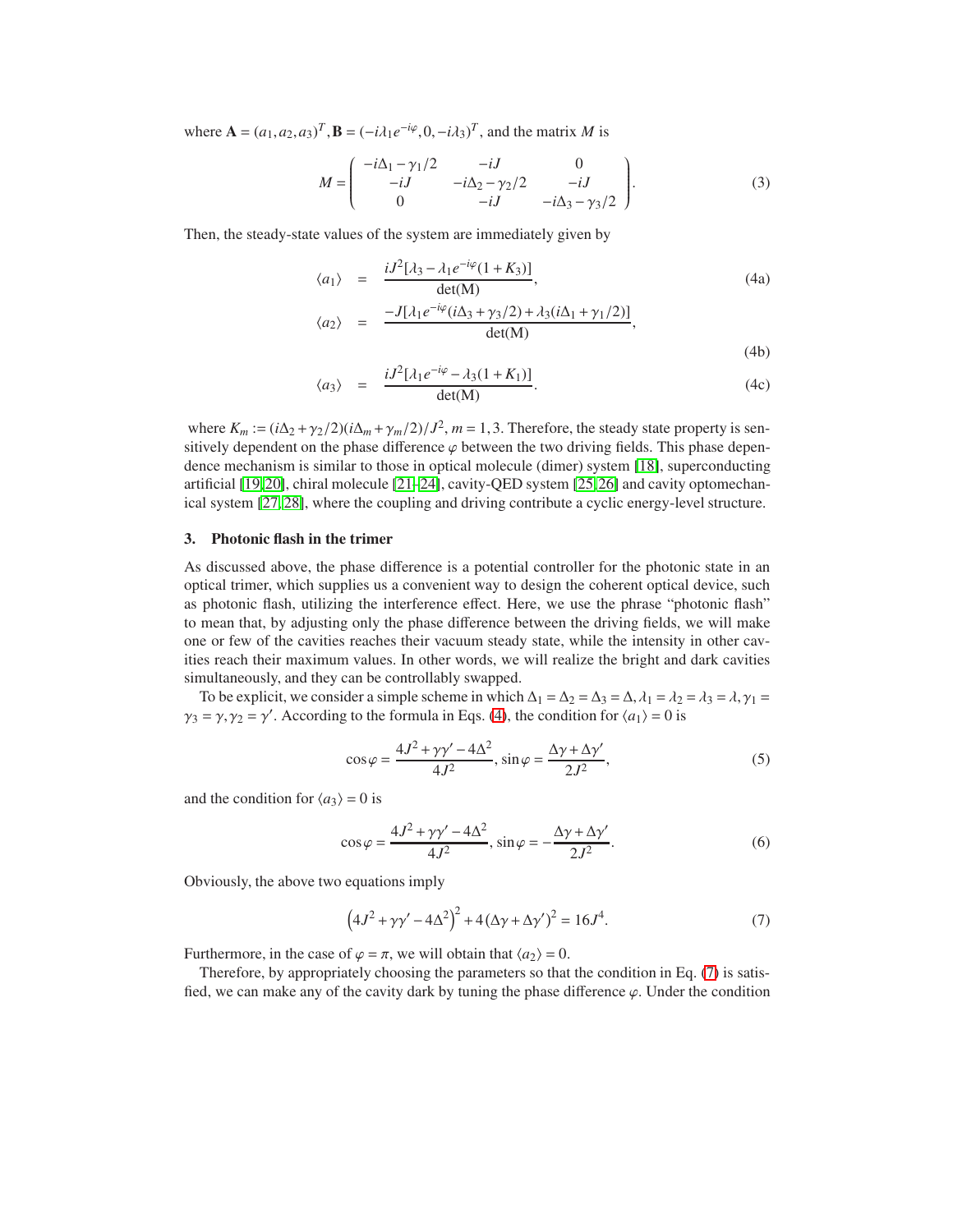

<span id="page-4-0"></span>Fig. 2. The steady state values of the system as a function of the phase difference  $\varphi$  between two driving fields in the non-resonant driving situation. The parameters are set as  $J = 2\gamma$ ,  $\lambda =$  $2\gamma$ ,  $\Delta = 2.773\gamma$ ,  $\gamma' = 0.2\gamma$ . Under these parameters, the condition in Eq. [\(7\)](#page-3-2) is satisfied.

in Eq. [\(7\)](#page-3-2), the photonic intensity in each cavity can be expressed in a compact form as

<span id="page-4-1"></span>
$$
|\langle a_1 \rangle|^2 = \frac{\delta^2}{(\Delta^2 + \gamma^2/4)} [1 + \cos(\varphi + \theta)],
$$
 (8a)

$$
|\langle a_2 \rangle|^2 = \frac{\delta^2}{J^2} (1 + \cos \varphi), \tag{8b}
$$

$$
|\langle a_3 \rangle|^2 = \frac{\delta^2}{(\Delta^2 + \gamma^2/4)} [1 + \cos(\varphi - \theta)],
$$
 (8c)

where  $\delta := \sqrt{2\lambda^2 J^2/(4J^2 - 2\Delta^2 + \gamma \gamma'/2)}$  and

$$
\cos\theta = -\frac{4J^2 + \gamma\gamma' - 4\Delta^2}{4J^2}, \sin\theta = \frac{\Delta(\gamma + \gamma')}{2J^2}.
$$
\n(9)

The phase dependence of steady state values in the case of  $\Delta = 2.773\gamma$  is shown in Fig. [2,](#page-4-0) where we plot  $|\langle a_i \rangle|^2$  (*i* = 1,2,3) as a function of  $\varphi$ . It shows that,  $|\langle a_2 \rangle|^2 = 0$  when  $\varphi = \pi$ , and  $|\langle a_{1(3)}\rangle|^2 = 0$  when  $\varphi \approx 0.8(1.2)\pi$ . In other words, we can realize the partially dark cavities in the trimer system, which is similar to that in optical molecule or dimer system [\[18\]](#page-1-3). However, as shown in Fig. [2,](#page-4-0) when any of the cavities is dark with zero average photons in the steady state, the photonic intensity in the other two cavities can not achieve their maximum values. That is, we can not construct a perfect photonic flash. This defect can be overcome by driving the system resonantly, that is  $\Delta = 0$ , in which situation we need a lossless condition  $\gamma' = 0$ (whose realization will be discussed later) to grantee the validity of Eq. [\(7\)](#page-3-2). As a result, we will reach  $\theta = \pi$  and the average photon number become  $|\langle a_1 \rangle|^2 = |\langle a_3 \rangle|^2 = 2\lambda^2(1 - \cos\varphi)/\gamma^2$ and  $|\langle a_2 \rangle|^2 = \lambda^2 (1 + \cos \varphi)/(2J^2)$ . In Fig. [3,](#page-5-1) we plot the curve of the steady values for  $\Delta = 0$ . Therefore, when  $\varphi = \pi$ , we will have  $|\langle a_2 \rangle|^2 = 0$ , and  $|\langle a_1 \rangle|^2 = |\langle a_3 \rangle|^2$ , achieving their maximum values. On contrary, by adjusting  $\varphi = 0$  (or  $2\pi$ ), the two side cavities in the trimer become completely dark, that is  $|\langle a_1 \rangle|^2 = |\langle a_3 \rangle|^2 = 0$ , and the central cavity becomes bright. In Fig. [3,](#page-5-1) we have chosen the inter-coupling strength as  $J = 0.5\gamma$ , so that we will reach that the maximum values of  $|\langle a_1 \rangle|^2$ ,  $|\langle a_2 \rangle|^2$  and  $|\langle a_3 \rangle|^2$  are equal to each other. In such a way, we have constructed a perfect photonic flash only by tunning the phase difference in an optical trimer system.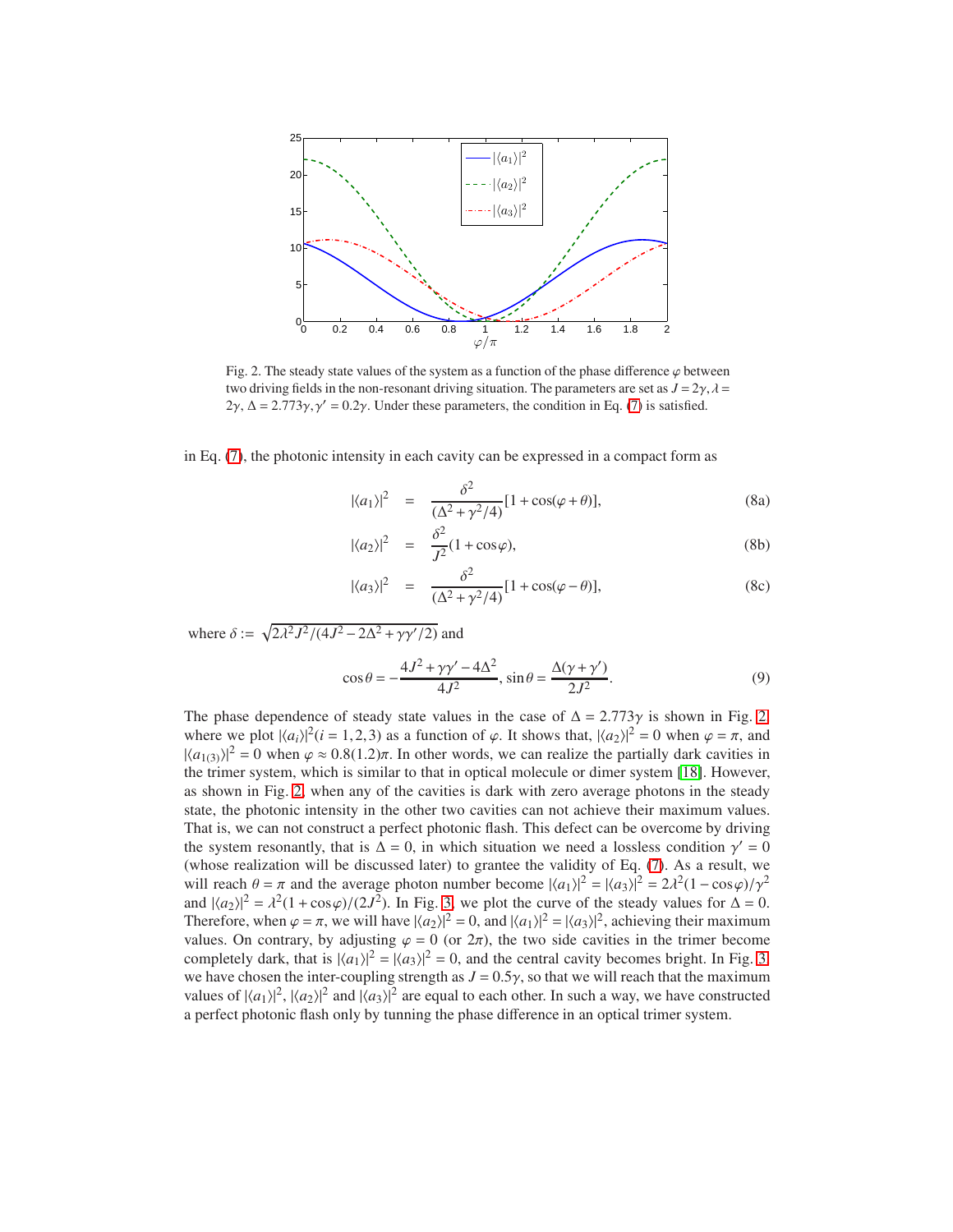

<span id="page-5-1"></span>Fig. 3. The steady state values of the system as a function of the phase difference  $\varphi$  between two driving fields in the resonant driving situation. The parameters are set as  $J = 0.5\gamma$ ,  $\lambda =$  $2\gamma$ ,  $\Delta = 0$ ,  $\gamma' = 0$ . Under these parameters, the condition in Eq. [\(7\)](#page-3-2) is satisfied.

## <span id="page-5-0"></span>4. Generalization to coupled cavity array

The scheme of phase dependent photonic flash can also be naturally generalized to the system of *N*(> 3) linearly coupled cavities. By driving the 1st and *N*th cavities classically, the Hamiltonian of the system reads (in the rotating frame)

$$
H = \sum_{i=1}^{N} \Delta_i a_i^{\dagger} a_i + J \sum_{i=1}^{N-1} (a_i^{\dagger} a_{i+1} + h.c.) + \lambda (a_1 e^{i\varphi} + a_N + h.c.).
$$
 (10)

Motivated by the realization of perfect photonic flash in optical trimer structure, we here assume a resonant driving situation, and that all of the middle cavities are lossless by setting the parameters as  $\Delta_i = 0$  and  $\gamma_i = \gamma(\delta_{i,1} + \delta_{i,N}), (\gamma > 0, i = 1, 2, \dots, N)$ . The Heisenberg-Langevin equation (neglecting the quantum noise) then reads

<span id="page-5-2"></span>
$$
-\frac{\gamma}{2}a_1 - iJa_2 = i\lambda e^{-i\varphi}, \qquad (11a)
$$

$$
a_i + a_{i+2} = 0, (i = 1, 2, \dots N - 2), \tag{11b}
$$

$$
-\frac{\gamma}{2}a_N - iJa_{N-1} = i\lambda. \tag{11c}
$$

Firstly, let us consider the situation for odd *N* by assuming  $N = 2m + 1$ , where *m* is an integer. The steady state values can be obtained from Eqs. [\(11\)](#page-5-2) as

$$
|\langle a_{2j+1}\rangle|^2 = |\langle a_1\rangle|^2 = \frac{2\lambda^2}{\gamma^2} [1 + (-1)^m \cos \varphi],
$$
 (12)

$$
|\langle a_{2j}\rangle|^2 = |\langle a_{2}\rangle|^2 = \frac{\lambda^2}{2J^2} [1 - (-1)^m \cos \varphi],
$$
 (13)

for  $j = 1, 2, \dots m$ . It implies that, when  $\cos \varphi = -(-1)^m$ , all of the odd number cavities will be completely dark with zero intensity. Meanwhile, the photonic intensity in the even number cavities will achieve their maximums. The opposite event will occur as long as the phase difference satisfies  $\cos \varphi = (-1)^m$ , for which the even number cavities become dark and the odd ones be-come bright. In Fig. [4\(](#page-6-1)a), we illustrate the realization of photonic flash in an array of  $5(m = 2)$ coupled cavities. It shows that the even number cavities will be dark simultaneously (shown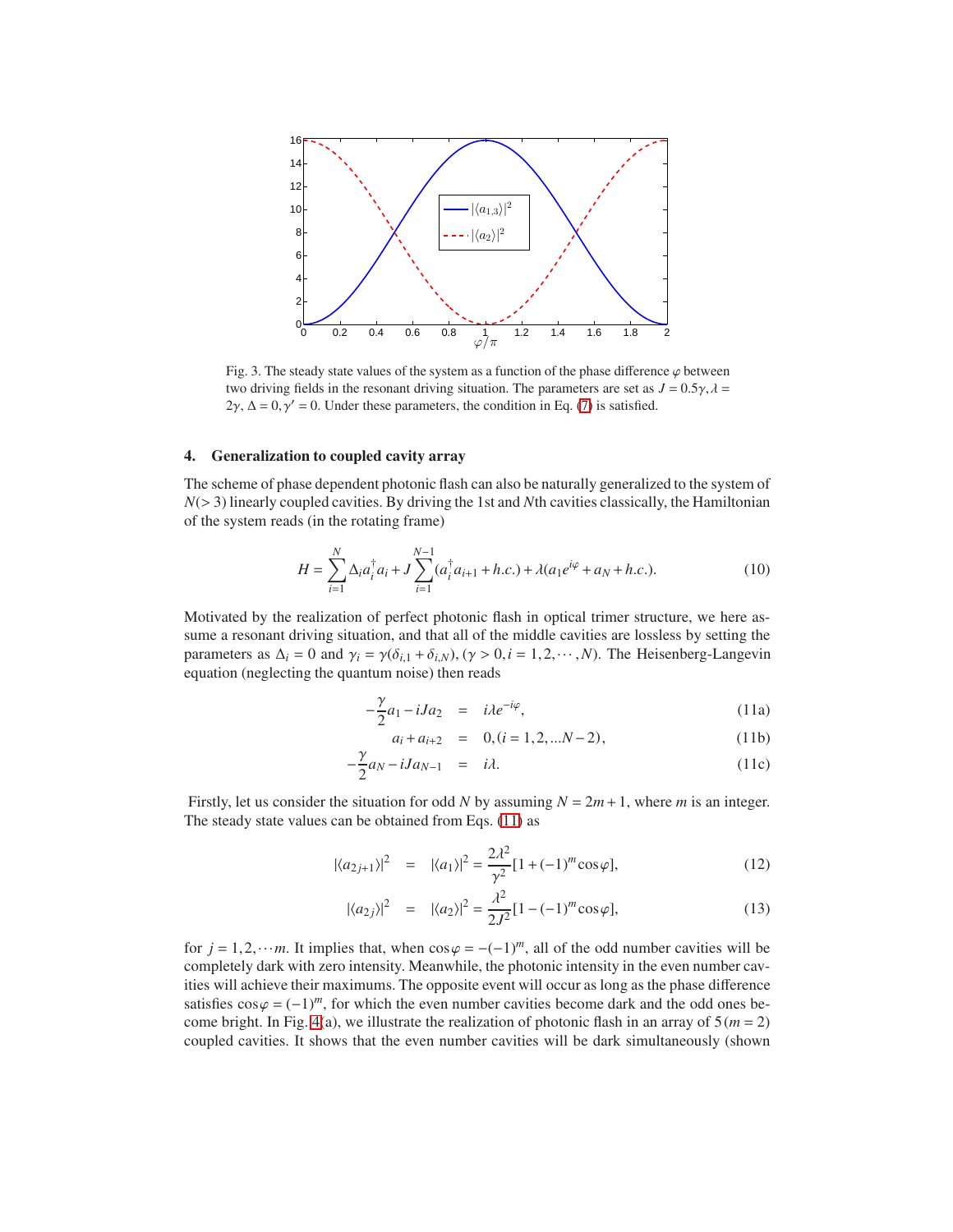

<span id="page-6-1"></span>Fig. 4. The scheme of phase dependent photonic flash based on coupled cavity array system. We take (a)  $N = 5$  and (b)  $N = 6$  as the examples for odd and even cavities, respectively. Here, we use the gray and yellow colors to represent dark and bright cavities respectively.

by the grey cavities) by tunning the phase difference such that  $\varphi = 0$ , and they will turn bright (shown by the yellow cavities) when  $\varphi = \pi$ . At the same time, the odd number cavities will experience an exchange from bright ones to dark ones as we adjust the phase difference from  $\varphi = 0$  to  $\varphi = \pi$ .

Secondly, let us move to the situation of even cavities, that is  $N = 2m$ , where *m* is an integer. A simple calculation shows that the perfect photonic flash can be realized under the parameter  $\gamma = 2J$  and the steady state values yield

$$
|\langle a_{2j-1}\rangle|^2 = |\langle a_1\rangle|^2 = \frac{\lambda^2 [1 + (-1)^m \sin \varphi]}{2J^2},
$$
\n(14)

$$
|\langle a_{2j}\rangle|^{2} = |\langle a_{2}\rangle|^{2} = \frac{\lambda^{2}[1 - (-1)^{m}\sin\varphi]}{2J^{2}},
$$
\n(15)

where  $j = 1, 2, \dots, m$ . Taking  $N = 6(m = 3)$  as an example, we illustrate the realization of perfect photonic flash in Fig. [4\(](#page-6-1)b). As shown in the figure, the odd (even) number cavities and even (odd) number cavities become bright (dark) alternatively when  $\varphi$  experiences a change from  $3\pi/2$  to  $\pi/2$ .

## <span id="page-6-0"></span>5. Remark and Conclusion

In this paper, we have investigated how to coherently control the steady state and realize the photonic flash in a coupled cavity array system. All of our discussions are based on the semiclassical approximation, where the decay of the side cavities are taken into consideration, but the effect of the noise is neglected. Here, the decay can be induced by for example the radiative loss and imperfectness of cavities and the noise mainly comes from the quantum fluctuation of the electromagnetic field in the surrounding environment. To go beyond the semi-classical approximation, the noise contribution to the photonic intensity in an optical trimer structure is obtained as

$$
|\langle a_i \rangle_{\text{noi}}|^2 = |\langle a_i \rangle|^2 + \sum_{j=1}^3 n_j^{\text{th}} \int_0^t d\tau |D_{ij}(\tau - t)|^2.
$$
 (16)

for  $i = 1, 2, 3$  and  $D(t) = \exp(Mt)$ . Here  $|\langle a_i \rangle_{\text{noi}}|^2$  is the photon number by taking the quantum noise into account, *M* and  $|\langle a_i \rangle|^2$  are given in Eq. [\(3\)](#page-3-3) and Eqs. [\(8\)](#page-4-1), respectively.  $n_j^{\text{th}}$  is the